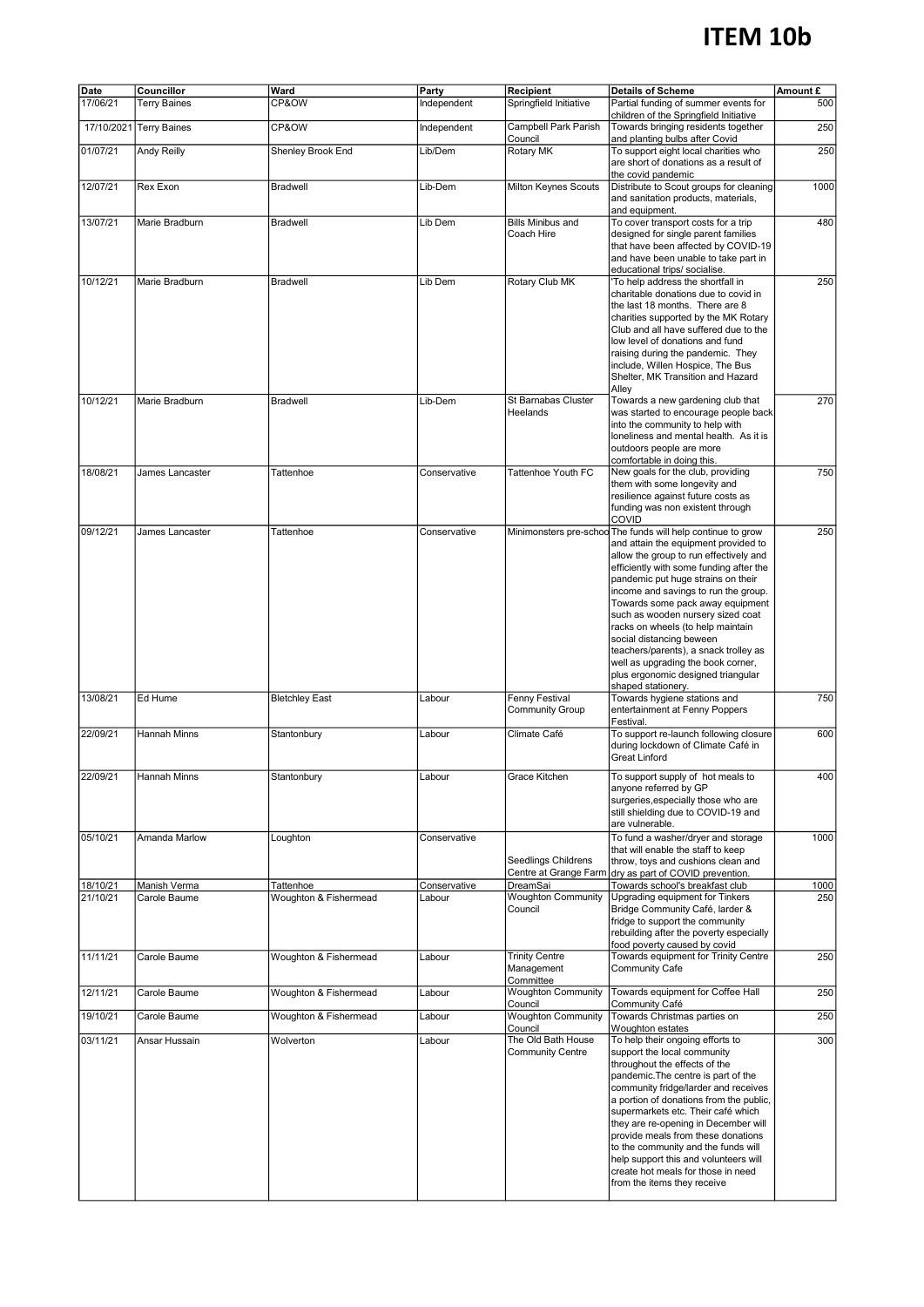| 03/11/21 | Ansar Hussain   | Wolverton             | Labour  | <b>Wolverton Community</b><br>Orchard            | The Orchard is open 24/7 and<br>enjoyed by all members of he<br>community. A regular group of 10 or                                                                                                                                                                                                                                                    | 350 |
|----------|-----------------|-----------------------|---------|--------------------------------------------------|--------------------------------------------------------------------------------------------------------------------------------------------------------------------------------------------------------------------------------------------------------------------------------------------------------------------------------------------------------|-----|
|          |                 |                       |         |                                                  | so volunteers meet every Tuesday to<br>manage the site, together with the<br>Council caetakers who regularly keep<br>the grassed areas mowed etc. As we<br>emerge from the recent lockdowns we<br>will be be re-planning our community                                                                                                                 |     |
|          |                 |                       |         |                                                  | events, of which we normally hold 3<br>per year. These events also provide<br>welcome funds, enabling us to<br>replace tools and to buy plants and<br>seeds, so our inability to hold these<br>events for almost 2 years has been a                                                                                                                    |     |
|          |                 |                       |         |                                                  | problem on many levels. It is also<br>hoped that local schools and other<br>groups can start visiting the Orchard<br>again over the next growing season.                                                                                                                                                                                               |     |
| 16/12/21 | Ansar Hussain   | Wolverton             | Labour  | King Church MK                                   | Towards running foodbank, lunch<br>drop in/take away, to advise foodbank<br>top up shop, shopping for elderly and<br>support prior to, throughout and since<br>lockdown                                                                                                                                                                                | 350 |
| 16/12/21 | Jane Carr       | Newport Pagnell South | Lib Dem | Green Park Primary<br>School                     | Towards more books for children<br>falling behind with their reading                                                                                                                                                                                                                                                                                   | 200 |
| 16/12/21 | Jane Carr       | Newport Pagnell South | Lib Dem | <b>Cedars Primary School</b>                     | To purchase more books for children<br>falling behind with their reading                                                                                                                                                                                                                                                                               | 200 |
| 16/12/21 | Jane Carr       | Newport Pagnell South | Lib Dem | <b>Tickford Primary</b><br>School                | To purchase more books for children<br>falling behind with their reading                                                                                                                                                                                                                                                                               | 200 |
| 10/11/21 | Jane Carr       | Newport Pagnell South | Lib Dem | Friends of Giffard Park                          | Towards an outside class room for<br>forest skills and encourage recycling<br>and home grown food. This will<br>encourage the children to do similar at<br>home. At a time when families are<br>struggling it is important to encourage<br>children to explore the natural world.                                                                      | 200 |
| 17/11/21 | Amber McQuillan | Woughton & Fishermead | Labour  | <b>Woughton Community</b><br>Council             | Upgrading equipment for Tinkers<br>Bridge Community Café, larder &<br>fridge to support the community<br>rebuilding after the poverty especially<br>food poverty caused by covid                                                                                                                                                                       | 250 |
| 17/11/21 | Amber McQuillan | Woughton & Fishermead | Labour  | <b>Trinity Centre</b><br>Management<br>Committee | Towards equipment for Trinity Centre<br><b>Community Cafe</b>                                                                                                                                                                                                                                                                                          | 250 |
| 17/11/21 | Amber McQuillan | Woughton & Fishermead | Labour  | <b>Woughton Community</b><br>Council             | Towards Christmas parties on<br>Woughton estates                                                                                                                                                                                                                                                                                                       | 250 |
| 1711/21  | Donna Fuller    | Woughton & Fishermead | Labour  | <b>Woughton Community</b><br>Council             | Upgrading equipment for Tinkers<br>Bridge Community Café, larder &<br>fridge to support the community<br>rebuilding after the poverty especially<br>food poverty caused by covid                                                                                                                                                                       | 250 |
| 17/11/21 | Donna Fuller    | Woughton & Fishermead | Labour  | <b>Woughton Community</b><br>Council             | Towards equipment for Coffee Hall<br>Community Café                                                                                                                                                                                                                                                                                                    | 250 |
| 1711/21  | Donna Fuller    | Woughton & Fishermead | Labour  | <b>Trinity Centre</b><br>Management<br>Committee | Towards equipment for Trinity Centre<br><b>Community Cafe</b>                                                                                                                                                                                                                                                                                          | 250 |
| 17/11/21 | Donna Fuller    | Woughton & Fishermead | Labour  | <b>Woughton Community</b><br>Council             | Towards Christmas parties on<br>Woughton estates                                                                                                                                                                                                                                                                                                       | 250 |
| 25/11/21 | Robin Bradburn  | <b>Bradwell</b>       | Lib Dem | <b>Bills Minibus and</b><br>Coach Hire           | These are ladies and children who<br>have been disproportionately affected<br>by the pandemic due to being single<br>families to isolate alone, they have<br>missed out on school educational<br>trips and the opportunities to socialise<br>with other families.                                                                                      | 595 |
| 08/12/21 | Robin Bradburn  | <b>Bradwell</b>       | Lib Dem | Rotary Club MK                                   | To help address the shortfall in<br>charitable donations due to covid in<br>the last 18 months. There are 8<br>charities supported by the MK Rotary<br>Club and all have suffered due to the<br>low level of donations and fund<br>raising during the pandemic. They<br>include, Willen Hospice, The Bus<br>Shelter, MK Transition and Hazard<br>Alley | 200 |
| 08/12/21 | Robin Bradburn  | <b>Bradwell</b>       | Lib Dem |                                                  | Covid caused a massive drop in<br>subscriptins paid by parents thus<br>causing financial pressure. The grant<br>will assist maintain the Football club<br>carrying on for the benefit of the<br>children of Heelands                                                                                                                                   | 205 |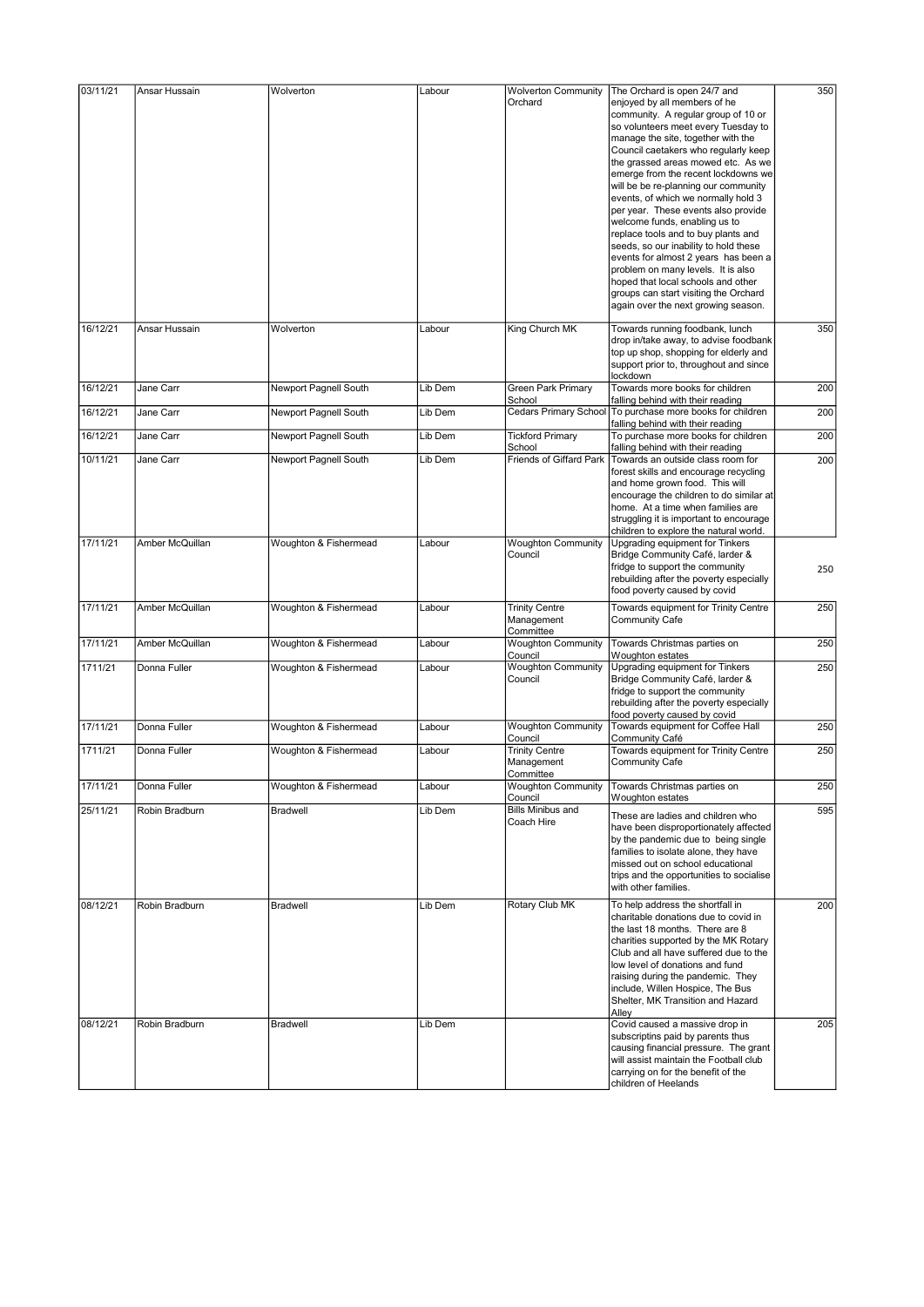| 21/11/21   | Lauren Townsend         | <b>Bletchley West</b>  | Labour       | The Happy Newspaper         | One-year subscription for 4 schools to                                   | 920   |
|------------|-------------------------|------------------------|--------------|-----------------------------|--------------------------------------------------------------------------|-------|
|            |                         |                        |              |                             | receive issues of The Happy                                              |       |
|            |                         |                        |              |                             | Newspaper. Children and young                                            |       |
|            |                         |                        |              |                             | people's mental health has taken a                                       |       |
|            |                         |                        |              |                             | knock during the pandemic, as has<br>their education. The Happy          |       |
|            |                         |                        |              |                             | Newspaper is a colourful, engaging                                       |       |
|            |                         |                        |              |                             | and age-appropriate publication filled                                   |       |
|            |                         |                        |              |                             | with good news stories from all                                          |       |
|            |                         |                        |              |                             | around the world. The teachers at the                                    |       |
|            |                         |                        |              |                             | four schools these will be going to                                      |       |
|            |                         |                        |              |                             | agree that they'll be a wonderful tool                                   |       |
|            |                         |                        |              |                             | to help children and young people                                        |       |
|            |                         |                        |              |                             | with their independent reading as well                                   |       |
|            |                         |                        |              |                             | as providing a much-needed respite                                       |       |
|            |                         |                        |              |                             | from the overall bleakness of news                                       |       |
|            |                         |                        |              |                             | they are exposed to on a daily basis.                                    |       |
|            |                         |                        |              |                             | The schools are Abbeys Primary,                                          |       |
|            |                         |                        |              |                             | Romans Field School, Lord Grey                                           |       |
|            |                         |                        |              |                             | Academy and Barleyhurst Park. I'll be                                    |       |
|            |                         |                        |              |                             | visiting the schools (as/when                                            |       |
|            |                         |                        |              |                             | appropriate with COVID restrictions)                                     |       |
|            |                         |                        |              |                             | to hear from the teachers and                                            |       |
|            |                         |                        |              |                             | students about how they've enjoyed                                       |       |
|            |                         |                        |              |                             | receiving the papers. The Happy                                          |       |
|            |                         |                        |              |                             | Newspaper does already work with                                         |       |
|            |                         |                        |              |                             | schools across the UK and provides                                       |       |
|            |                         |                        |              |                             | additional resources online for                                          |       |
|            |                         |                        |              |                             | educators - I have let the schools                                       |       |
|            |                         |                        |              |                             | know about this also.                                                    |       |
| 30/11/2021 | Jennifer Wilson-Marklew | <b>Stony Stratford</b> | Labour       | Youth Information           | YiS are providing additional services                                    | 1000  |
|            |                         |                        |              | Service                     | to increased demand caused by<br>Covid. They are in need of additional   |       |
|            |                         |                        |              |                             | funding to provide a suitable space for                                  |       |
|            |                         |                        |              |                             | counselling and support which they                                       |       |
|            |                         |                        |              |                             | will be doing in Stony Stratford.                                        |       |
| 01/12/2021 | Peter Marland           | Wolverton              | Labour       | The Old Bath House          | Funds for COVID losses and local                                         | 500   |
|            |                         |                        |              | <b>Community Centre</b>     | projects.                                                                |       |
| 01/12/21   | David Hopkins           | Danesborough & Walton  | Conservative | Wavendon Parish             | Supply of two benches with inscribed                                     | 1,000 |
|            |                         |                        |              | Council                     | plaques for Covid 19 memorial                                            |       |
|            |                         |                        |              |                             | garden to be located on land adjoining                                   |       |
|            |                         |                        |              |                             | the new Pavilion/Community Hub on                                        |       |
|            |                         |                        |              |                             | Stockwell Lane in Wavendon                                               |       |
| 03/12/21   | Zoe Nolan               | Loughton & Shenley     | Labour       | <b>Westbury Arts Centre</b> | Westbury Arts centre to provide an                                       | 500   |
|            |                         |                        |              |                             | exhibition at the Grumpy Cook Café in                                    |       |
|            |                         |                        |              |                             | Loughton. This grant supports both                                       |       |
|            |                         |                        |              |                             | the artists and the Arts centre at                                       |       |
|            |                         |                        |              |                             | Westbury with help to put on an                                          |       |
|            |                         |                        |              |                             | exhibition outside of Westbury so                                        |       |
| 07/12/21   | Dan Gilbert             | Loughton & Shenley     | Conservative |                             | Shenley Church End Pre Funds to support the expansion of the             | 500   |
|            |                         |                        |              |                             | Mud Kitchen to enable more                                               |       |
|            |                         |                        |              |                             | distancing between students and                                          |       |
|            |                         |                        |              |                             | teachers. Outside activity is being                                      |       |
|            |                         |                        |              |                             | encouraged at the school as it helps                                     |       |
|            |                         |                        |              |                             | reduce the risks of spreading COVID                                      |       |
|            |                         |                        |              |                             | and encourages the children to                                           |       |
|            |                         |                        |              |                             | socialise where they have not be able                                    |       |
|            |                         |                        |              |                             | to during COVID.                                                         |       |
| 06/12/21   | Dan Gilbert             | Loughton & Shenley     | Conservative | Minimonsters pre-scho       | The pre-school would like some                                           | 500   |
|            |                         |                        |              |                             | funding to help purchase some pack                                       |       |
|            |                         |                        |              |                             | away equipment such as wooden                                            |       |
|            |                         |                        |              |                             | nursery sized coat racks on wheels                                       |       |
|            |                         |                        |              |                             | and a lunchbox trolley. In order to                                      |       |
|            |                         |                        |              |                             | keep the pre-school as Covid secure                                      |       |
|            |                         |                        |              |                             | as possible, the equipment is wheeled                                    |       |
|            |                         |                        |              |                             | outside for parents to place their<br>children's belongings on the pegs, |       |
|            |                         |                        |              |                             | before the staff take the trolleys back                                  |       |
|            |                         |                        |              |                             | inside the building to help ensure that                                  |       |
|            |                         |                        |              |                             | social distancing is maintained                                          |       |
|            |                         |                        |              |                             | between staff and parents                                                |       |
|            |                         |                        |              |                             |                                                                          |       |
| 02/12/21   | Saleena Raja            | Shenley Brook End      | Conservative | Milton Keynes RUFC          | A pitch board and pitch flags to                                         | 500   |
|            |                         |                        |              |                             | improve signage at the club for                                          |       |
|            |                         |                        |              |                             | visiting teams and home layers.                                          |       |
|            |                         |                        |              |                             | Additional hand santisier stations to                                    |       |
|            |                         |                        |              |                             | enhance our covid complaince                                             |       |
|            |                         |                        |              |                             | capabilities. Pitch board to have full                                   |       |
|            |                         |                        |              |                             | map of fields and magnetic iconss to                                     |       |
|            |                         |                        |              |                             | help identify where parents should                                       |       |
|            |                         |                        |              |                             | take their childrenm this will also                                      |       |
|            |                         |                        |              |                             | include details of first aiders on site                                  |       |
|            |                         |                        |              |                             | and any other relevant health/safety                                     |       |
|            |                         |                        |              |                             | and covid specific guidance                                              |       |
| 16/12/21   | Saleena Raja            | Shenley Brook End      | Conservative | Servant King Church         | Towards memorial garden to                                               | 500   |
|            |                         |                        |              |                             | remember all affected by the Covid                                       |       |
|            |                         |                        |              |                             | and also new coffee filter machine for                                   |       |
|            |                         |                        |              |                             | church groups                                                            |       |
| 09/12/21   | Mo Imran                | <b>Bletchley Park</b>  | Conservative | Rotary Club MK              | Towards collecting with Santa on                                         | 233   |
|            |                         |                        |              |                             | December 11 December at Kingston                                         |       |
|            |                         |                        |              |                             | car park to raise money to take many                                     |       |
|            |                         |                        |              |                             | identified disadvantaged children to                                     |       |
|            |                         |                        |              |                             | the pantomime. There are 120                                             |       |
|            |                         |                        |              |                             | children going at £12ph.                                                 |       |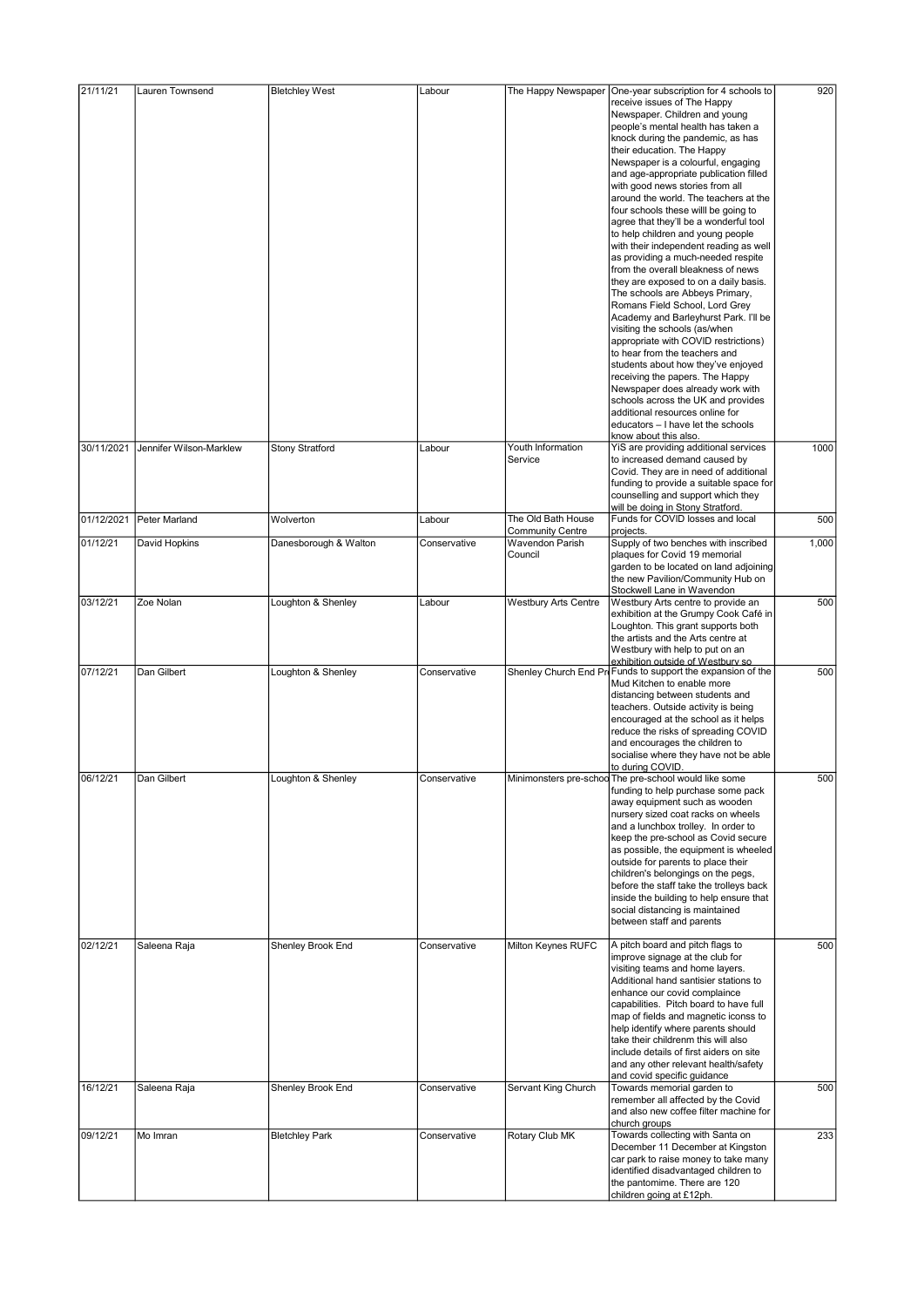| 06/12/21 | Mo Imran       | <b>Bletchley Park</b>        | Conservative | The Postal Club         | Monies will Isupport the funding of a<br>defibrillator in order to support a local<br>business to support community safety<br>and hospitality. The local business<br>was severely impacted by COVID and<br>the equipment will ensure that the<br>communities have the provisions<br>required in case of emergency.                                     | 267  |
|----------|----------------|------------------------------|--------------|-------------------------|--------------------------------------------------------------------------------------------------------------------------------------------------------------------------------------------------------------------------------------------------------------------------------------------------------------------------------------------------------|------|
| 06/12/21 | Mo Imran       | <b>Bletchley Park</b>        | Conservative | Lions Club of Bletchley | Monies will support the funding of<br>bleed kits in order to suppot a charity<br>initiative, community safety and<br>hospitality. The charity fundraising<br>was severely impacted by COVID and<br>the equipment will ensure that the<br>communities have the provisions<br>required in case of emergency.                                             | 200  |
| 09/12/21 | Nabeel Nazir   | <b>Bletchley Park</b>        | Conservative | Rotary Club MK          | Towards collecting with Santa on<br>December 11 December at Kingston<br>car park to raise money to take many<br>identified disadvantaged children to<br>the pantomime. There are 120<br>children going at £12ph.                                                                                                                                       | 233  |
| 09/12/21 | Nabeel Nazir   | <b>Bletchley Park</b>        | Conservative | The Postal Club         | Monies will Isupport the funding of a<br>defibrillator in order to support a local<br>business to support community safety<br>and hospitality. The local business<br>was severely impacted by COVID and<br>the equipment will ensure that the<br>communities have the provisions<br>required in case of emergency.                                     | 267  |
| 08/12/21 | Nabeel Nazir   | <b>Bletchley Park</b>        | Conservative | Lions Club of Bletchley | Monies will support the funding of<br>bleed kits in order to suppot a charity<br>initiative, community safety and<br>hospitality. The charity fundraising<br>was severely impacted by COVID and<br>the equipment will ensure that the<br>communities have the provisions<br>required in case of emergency.                                             | 200  |
| 10/12/21 | Nabeel Nazir   | <b>Bletchley Park</b>        | Conservative | MK FoodBank             | Monies will support the Foodbank<br>tohelp people/communities in the<br>winter months, who have been<br>affected for the las 18 months by<br><b>COVID</b>                                                                                                                                                                                              | 200  |
| 09/12/21 | Allan Rankine  | <b>Bletchley Park</b>        | Conservative | Rotary Club MK          | Towards collecting with Santa on<br>December 11 December at Kingston<br>car park to raise money to take many<br>identified disadvantaged children to<br>the pantomime. There are 120<br>children going at £12ph.                                                                                                                                       | 233  |
| 09/12/21 | Allan Rankine  | <b>Bletchley Park</b>        | Conservative | DreamSai                | Dreamsai is a charity that has been<br>helping committees within MK during<br>Covid days and is still supplying food<br>and other services on a weekly basis<br>to vulnerable and the homeless.                                                                                                                                                        | 300  |
| 09/12/21 | Allan Rankine  | <b>Bletchley Park</b>        | Conservative | The Postal Club         | Monies will Isupport the funding of a<br>defibrillator in order to support a local<br>business to support community safety<br>and hospitality. The local business<br>was severely impacted by COVID and<br>the equipment will ensure that the<br>communities have the provisions<br>required in case of emergency.                                     | 267  |
| 06/12/21 | Allan Rankine  | <b>Bletchley Park</b>        | Conservative | Lions Club of Bletchley | Monies will support the funding of<br>bleed kits in order to suppot a charity<br>initiative, community safety and<br>hospitality. The charity fundraising<br>was severely impacted by COVID and<br>the equipment will ensure that the<br>communities have the provisions<br>required in case of emergency.                                             | 200  |
| 13/12/21 | Pauline Wallis | <b>Central Milton Keynes</b> | Labour       | Rotary Club MK          | To help address the shortfall in<br>charitable donations due to covid in<br>the last 18 months. There are 8<br>charities supported by the MK Rotary<br>Club and all have suffered due to the<br>low level of donations and fund<br>raising during the pandemic. They<br>include, Willen Hospice, The Bus<br>Shelter, MK Transition and Hazard<br>Alley | 1000 |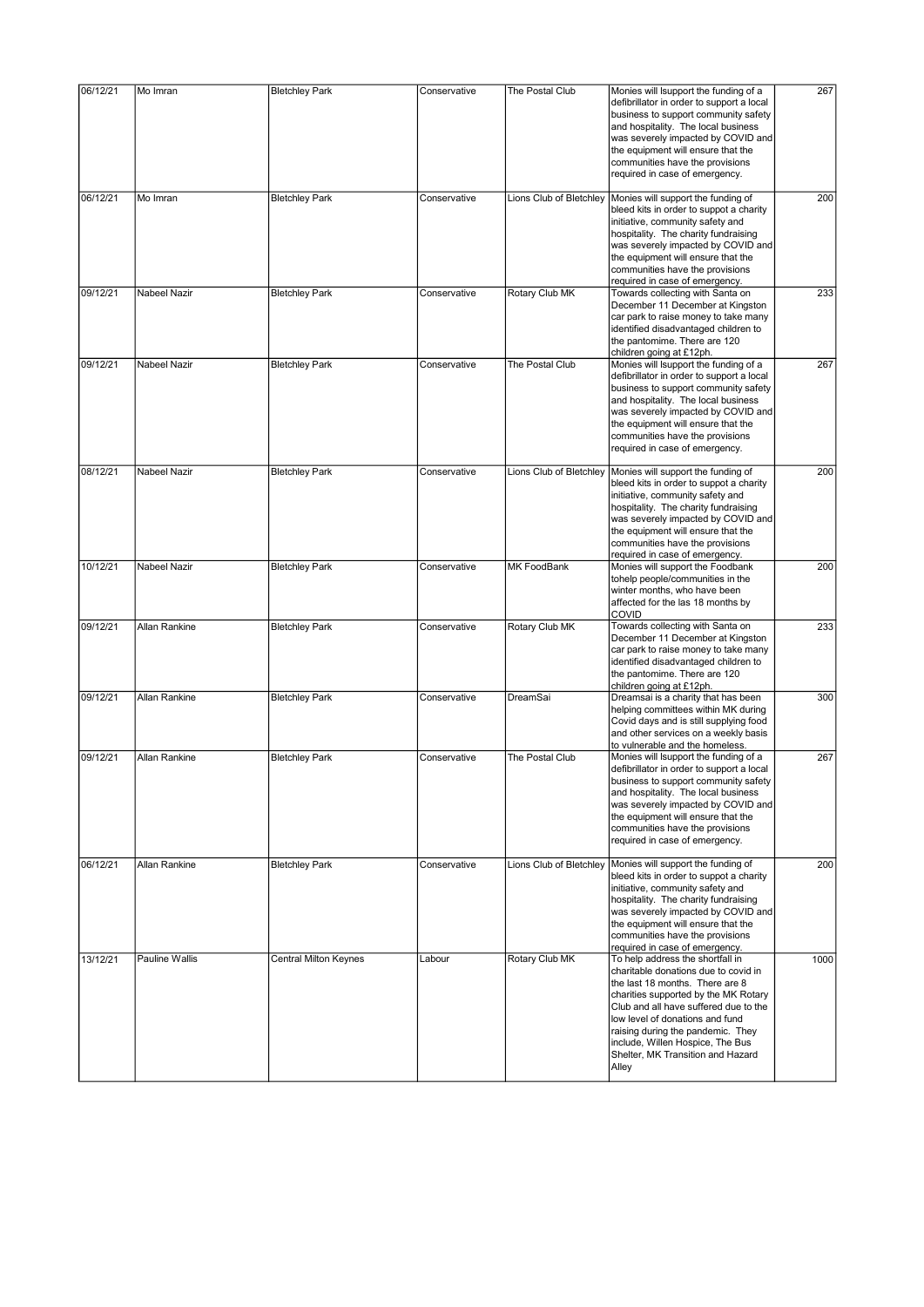| 10/12/21 | Adam Rolfe     | <b>Bletchley West</b> | Conservative | Cold Harbour C of E             | Every year, primary school students                                                                                                                                                                                                                                                                                                                                                                                                                                                                                                                                                                                      | 250 |
|----------|----------------|-----------------------|--------------|---------------------------------|--------------------------------------------------------------------------------------------------------------------------------------------------------------------------------------------------------------------------------------------------------------------------------------------------------------------------------------------------------------------------------------------------------------------------------------------------------------------------------------------------------------------------------------------------------------------------------------------------------------------------|-----|
|          |                |                       |              | School                          | visit Hazard Alley Safety Centre to<br>learn important lessons about safety<br>and ehs yo do in an emergency.<br>Sadly, Covid -19 meant that certain<br>year groups missed out on this<br>opportunity. I would like to use my<br>Covid-19 Ward Allowance to fund a<br>coach for the children that missed out<br>on the opportunity last year. I believe<br>this would fulfil the criteria because it<br>will support borough-based initiatives<br>or projects that assist those affected<br>by Covid-19 by providing prevention,<br>eduation and/or support                                                              |     |
| 13/12/21 | Zoe Nolan      | Loughton & Shenley    | Labour       | Glastonbury Thorn<br>School     | Funds to purchase reading books to<br>assist the children to catch up on their<br>studies after a challenging 18 months<br>and home schooling.                                                                                                                                                                                                                                                                                                                                                                                                                                                                           | 500 |
| 16/12/21 | Peter Marland  | Wolverton             | Labour       | Old School House                | The Old School House - funds to help<br>losses due to Covid and to support<br>young people. The Guest House,<br>which brings in income and supports<br>the work they do with disabled young<br>people and adults with autism, has<br>undergone a radical change in<br>clientelle during the Covid pandemic.<br>As shared spaces are no longer<br>advisable, family/friend groups are<br>using the space as a result we need<br>to make some changes to the layout<br>of the area to allow for a larger<br>seating space to be created, and a<br>dining room table to be built which can<br>fold-up against the wall.     | 500 |
| 20/12/21 | Jenni Ferrans  | Monkston              | Lib Dem      | <b>MK Rotary</b>                | Via Rotary Club for Hazard Alley -<br>MK Safety Centre - to help<br>update their workbooks with the<br>new scenarios including the gang<br>scenario particularly relevant to<br>Monkston ward - fundraising                                                                                                                                                                                                                                                                                                                                                                                                              | 300 |
| 20/12/21 | Adam Rolfe     | <b>Bletchley West</b> | Conservative | Roman Fields School             | badly hit by COVID<br>Every year, primary school students<br>visit Hazard Alley Safety Centre to<br>learn important lessons about safety<br>and ehs yo do in an emergency.<br>Sadly, Covid -19 meant that certain<br>year groups missed out on this<br>opportunity. I would like to use my<br>Covid-19 Ward Allowance to fund a<br>coach for the children that missed out<br>on the opportunity last year. I believe<br>this would fulfil the criteria because it<br>will support borough-based initiatives<br>or projects that assist those affected<br>by Covid-19 by providing prevention,<br>eduation and/or support | 250 |
| 20/12/21 | Vanessa McPake | Monkston              | Lib Dem      | Transitions MK via MK<br>Rotary | Support of Transitions MK via Rotary<br>in place of the Swimathon funding lost<br>to COVID<br>to support acquiring contactless<br>devices to help them reconnect with<br>the community and support their<br>fundraising from many sources which<br>has been badly hit by COVID                                                                                                                                                                                                                                                                                                                                           | 250 |
| 20/12/21 | Vanessa McPake | Monkston              | Lib Dem      | Willen Hospice via MK<br>Rotary | Support of Willen Hospice via Rotary<br>in place of the Swimathon funding lost<br>to COVID<br>to support acquiring contactless<br>devices to help them reconnect with<br>the community and support their<br>fundraising from many sources which<br>has been badly hit by COVID                                                                                                                                                                                                                                                                                                                                           | 250 |
| 20/12/21 | Leo Montague   | Monkston              | Lib Dem      | Transitions MK via MK<br>Rotary | Support of Transitions MK via Rotary<br>in place of the Swimathon funding lost<br>to COVID<br>to support acquiring contactless<br>devices to help them reconnect with<br>the community and support their<br>fundraising from many sources which<br>has been badly hit by COVID                                                                                                                                                                                                                                                                                                                                           | 200 |
| 20/12/21 | Leo Montague   | Monkston              | Lib Dem      | Qalliance via MK<br>Rotary      | Support of Q Alliance via Rotary in<br>place of the Swimathon funding lost to<br><b>COVID</b><br>to support acquiring contactless<br>devices to help them reconnect with<br>the community and support their<br>fundraising from many sources which<br>has been badly hit by COVID                                                                                                                                                                                                                                                                                                                                        | 500 |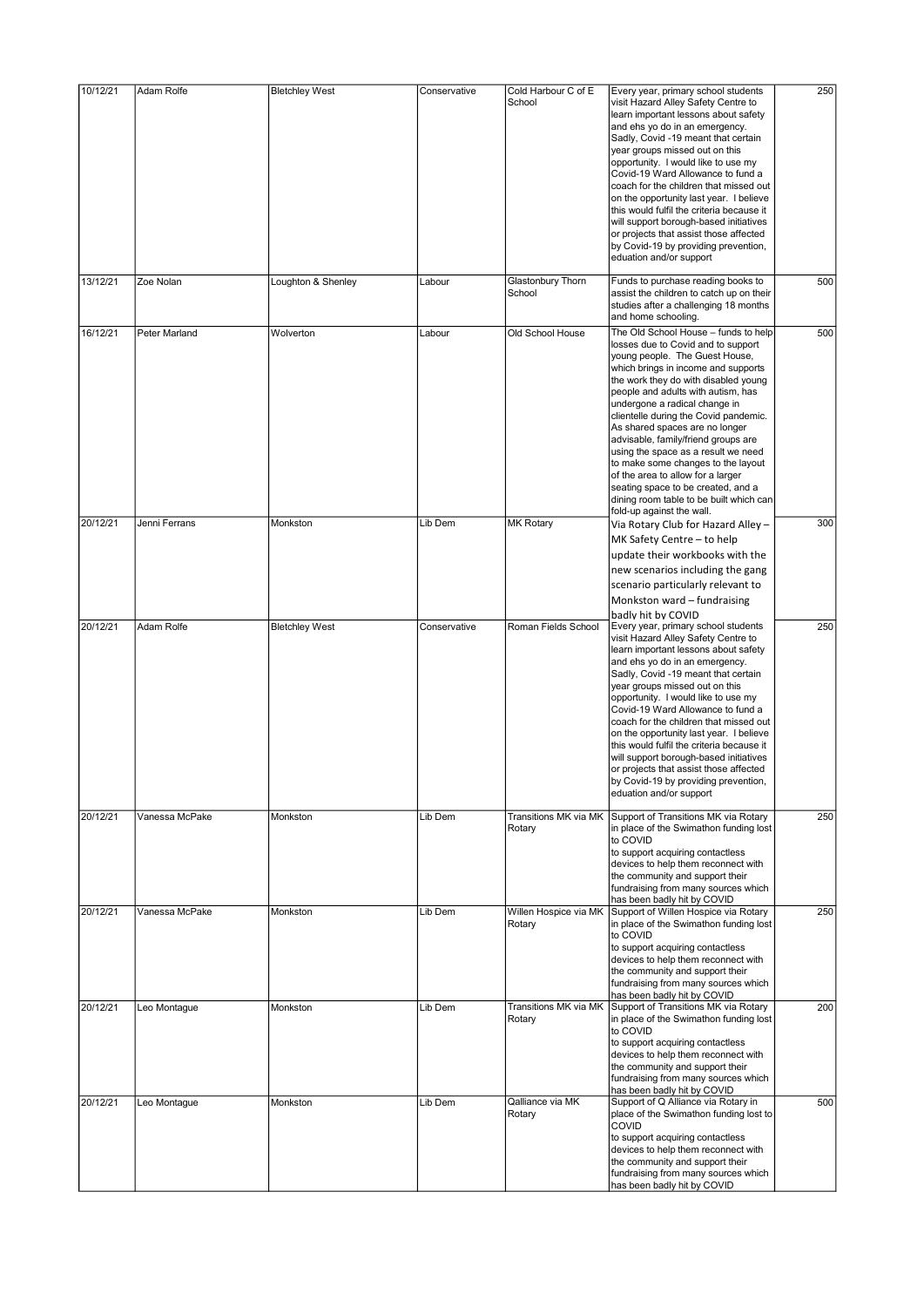| 21/12/21 | Keith McLean            | Olney                 | Conservative | <b>MK FoodBank</b>                              | MK Foodbank continues to provide<br>essential food parcels and some<br>personal hygiene items to those<br>people who are finding it difficult to<br>survive; many of their problems are<br>as a result of Covid-19. This donation<br>will enable it to continue with its good<br>work.                                                                                                                                                                                                                                                                                                                                                                                                                                                                       | 1000 |
|----------|-------------------------|-----------------------|--------------|-------------------------------------------------|--------------------------------------------------------------------------------------------------------------------------------------------------------------------------------------------------------------------------------------------------------------------------------------------------------------------------------------------------------------------------------------------------------------------------------------------------------------------------------------------------------------------------------------------------------------------------------------------------------------------------------------------------------------------------------------------------------------------------------------------------------------|------|
| 21/12/21 | David Hosking           | Olney                 | Conservative | <b>MK FoodBank</b>                              | MK Foodbank continues to provide<br>essential food parcels and some<br>personal hygiene items to those<br>people who are finding it difficult to<br>survive; many of their problems are<br>as a result of Covid-19. This donation<br>will enable it to continue with its good<br>work.                                                                                                                                                                                                                                                                                                                                                                                                                                                                       | 1000 |
| 21/12/21 | Vanessa McPake          | Monkston              | Lib Dem      | Youth Information Servi                         | The money donated will help YIS<br>continue to support all young people,<br>particulary those that have been<br>affected by the pandemic in Milton<br>Keynes, including those living in<br>Monkston as well as support our<br>Education & Outreach work which<br>happens across Milton Keynes as<br>well as online.                                                                                                                                                                                                                                                                                                                                                                                                                                          | 500  |
| 21/12/21 | Ben Nolan               | Central Milton Keynes | Labour       | Conniburrow Childrer                            | During the pandemic the centre has<br>been concentrating on encouraging<br>families to use our garden space as<br>much as the inside space. They have<br>been developing the space to create<br>an enriching environment that meets<br>the needs of all our children and<br>would like to expand on the learning<br>outside including mud kitchen.                                                                                                                                                                                                                                                                                                                                                                                                           | 1000 |
| 22/12/21 | Jane Carr               | Newport Pagnell South | Lib Dem      | <b>Ousedale School</b>                          | Ousedale are keen to purchase more<br>facemasks, wipes and other<br>equipment to ensure the children can<br>continue to attend school.                                                                                                                                                                                                                                                                                                                                                                                                                                                                                                                                                                                                                       | 200  |
| 23/12/21 | Victoria Hopkins        | Danesborough & Walton | Conservative | Woburn District Ranger                          | Grant towards recovering numbers for<br>Woburn Sands Guides & Brownies<br>that have been hit by falling off of<br>attendees and of volunteers. Covid<br>(and concerns over Covid) has<br>impacted the attendances and the<br>group(s) are in danger of folding if<br>some short-term funding and funding<br>for promotional acitivity etc is not                                                                                                                                                                                                                                                                                                                                                                                                             | 500  |
| 23/12/21 | Victoria Hopkins        | Danesborough & Walton | Conservative | Love Woburn Sands                               | provided. Direct link to the pandemic.<br>This Woburn Sands community<br>transport charity has been<br>cncentrating on undertaking essential<br>health visits to hospitals etc.<br>Whereas before it would have done<br>other types of trips e.g. taking people<br>from Woburn Sands to shops and for<br>regular hospital appointments. In<br>particular, residents from local<br>sheltered housing and care homes to<br>Kingston, Bletchley and MK city<br>centre (shopping). This has drastilaly<br>reduced the local community transport<br>'donated income" so would qualify for<br>this Covid Recovery related grant.<br>The regular scheduled/timetabled bus<br>service has also been removed<br>adding to the sense of isolation in the<br>community. | 500  |
| 24/12/21 | <b>Emily Darlington</b> | <b>Bletchley East</b> | Labour       | Frideswides Church                              | Water Eaton Community larder<br>providing access to families of healthy<br>food, space to meet, talk about<br>health, mney matters and isolation<br>increased to Covid                                                                                                                                                                                                                                                                                                                                                                                                                                                                                                                                                                                       | 250  |
| 24/12/21 | <b>Emily Darlington</b> | <b>Bletchley East</b> | Labour       | Locals of Lakes                                 | Winter food hampers for those<br>economically impacted by Covid.<br>These hampers have been confirmed<br>as being additional supplies on top of<br>the normal hampers as a result of<br>Covid                                                                                                                                                                                                                                                                                                                                                                                                                                                                                                                                                                | 500  |
| 24/12/21 | Paul Trendall           | CP & OW               | Lib Dem      | Into the Community                              | Covid recovery measures to maintain                                                                                                                                                                                                                                                                                                                                                                                                                                                                                                                                                                                                                                                                                                                          | 150  |
| 24/12/21 | Paul Alexander          | Newport Pagnell South | Lib Dem      | SOF&EA                                          | services 2021/22<br>NP wishes to start up a voluntary<br>community fridge for the local<br>community to enhance the already<br>very adctive food bank. As this is a<br>key issue in reducing child poverty<br>and the need to reduce wasted food<br>the new project will be housed wthin<br>the Mead building when it opens later<br>this year                                                                                                                                                                                                                                                                                                                                                                                                               | 1000 |
| 04/01/22 | Sam Crooks              | Broughton             | Lib Dem      | <b>Brooklands Farm</b><br><b>Primary School</b> | To support the purchase of play<br>equipment to aid social recovery after<br>students experienced prolonged<br>closures/isolation due to COVID.                                                                                                                                                                                                                                                                                                                                                                                                                                                                                                                                                                                                              | 250  |